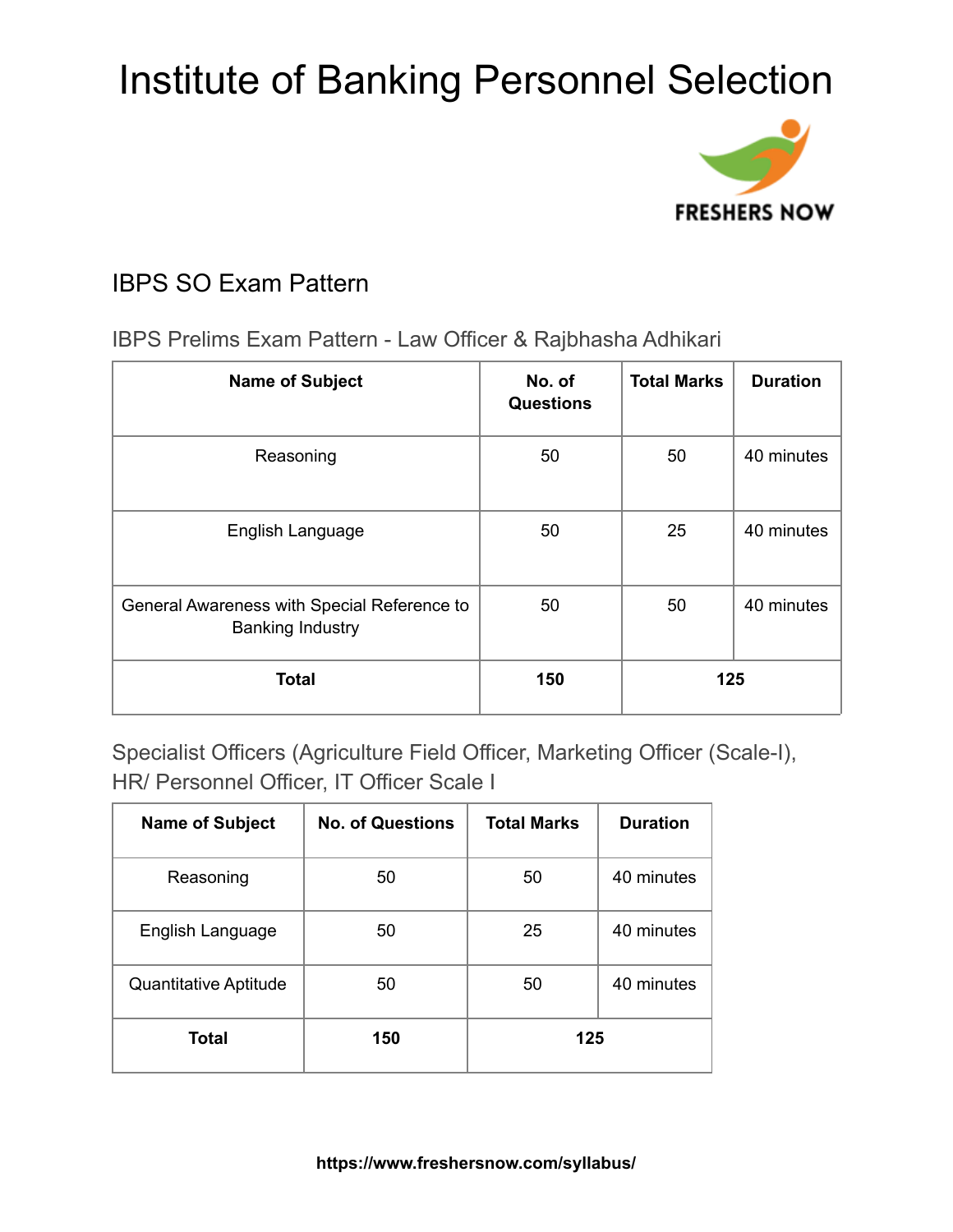

## IBPS SO Mains Pattern - Rajbhasha Adhikar

| Name of Test                           | Number of<br><b>Questions</b> | <b>Maximum Marks</b> | <b>Duration</b> |
|----------------------------------------|-------------------------------|----------------------|-----------------|
| Professional Knowledge (Objective)     | 45                            | 60 Marks             | 30 minutes      |
| Professional<br>Knowledge(Descriptive) |                               |                      | 30 minutes      |

Law Officer, IT Officer, Agriculture Field Officer, HR/ Personnel Officer and Marketing Officer

| Name of Test           | <b>Number of Questions</b> | <b>Maximum Marks</b> | <b>Duration</b> |
|------------------------|----------------------------|----------------------|-----------------|
| Professional Knowledge | 60                         | 60                   | 45 minutes      |

## IBPS SO Syllabus

### **Reasoning**

- Puzzles
- Data Interpretation
- Logical Reasoning
- Verbal Reasoning
- Analytical Reasoning
- Data Sufficiency
- Non-Verbal Reasoning

### **English**

- General English
- Active and Passive Voice
- Antonyms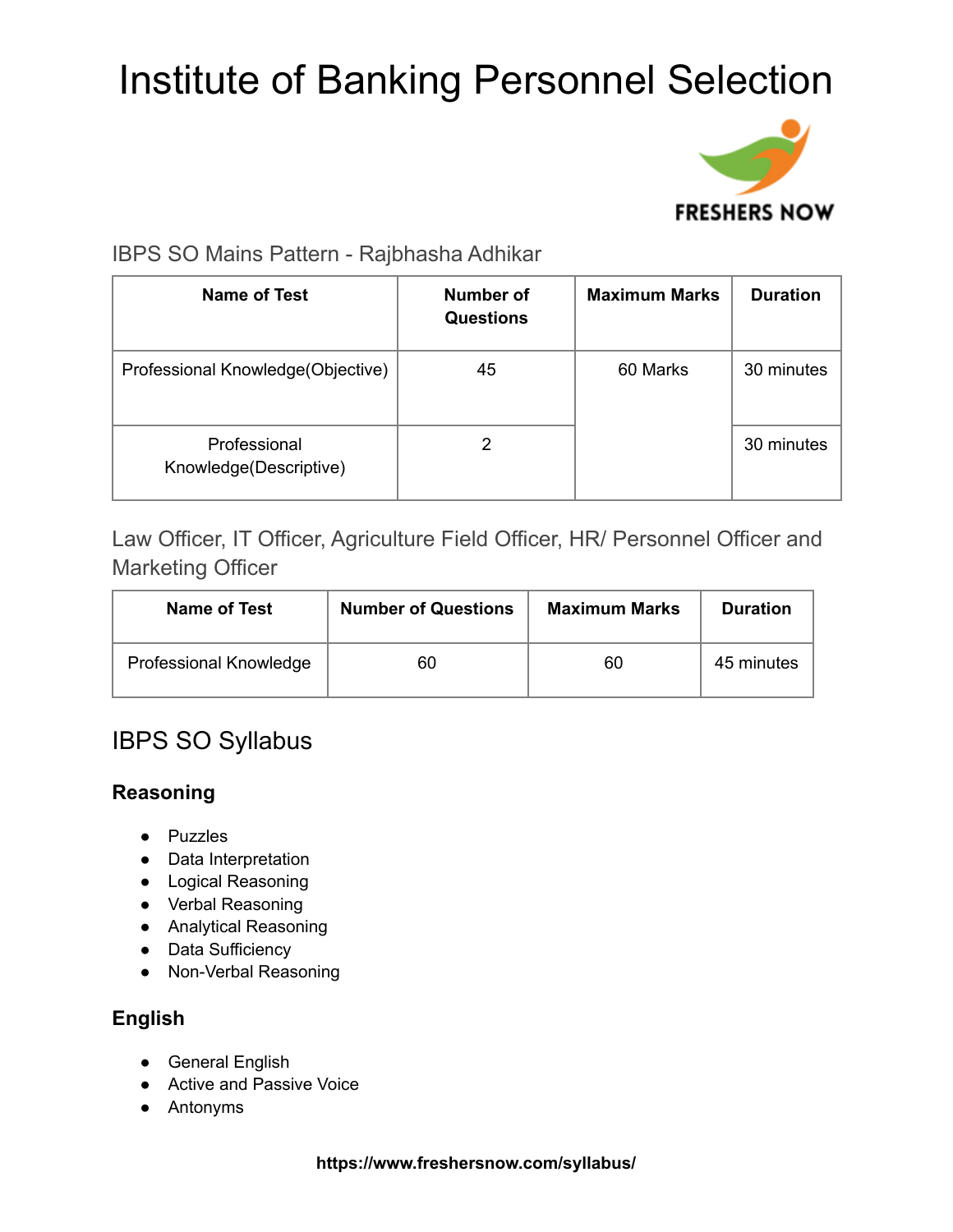

- PrepositionsSentence
- Sentence Improvement
- Para Completion
- Joining Sentences
- Error Correction (Underlined Part)
- Error Correction (Phrase in Bold)
- Fill in the blanks
- Sentence Arrangement
- Transformation
- Synonyms
- Spotting Errors
- Passage Completion
- Completion
- Spelling Test
- Idioms and Phrases
- Substitution

### **Quantitative Aptitude**

- Ratio and Proportion
- Boats and Streams
- Probability
- Pipes and Cisterns
- Races and Games
- Numbers and Ages
- Simplification and Approximation
- Problems on Trains
- Simple Interest
- Areas
- Mensuration
- Time and Distance
- Compound Interest
- Volumes
- Profit and Loss
- Averages
- Quadratic Equations
- Indices and Surds
- Time and Work Partnership
- Problems on L.C.M and H.C.F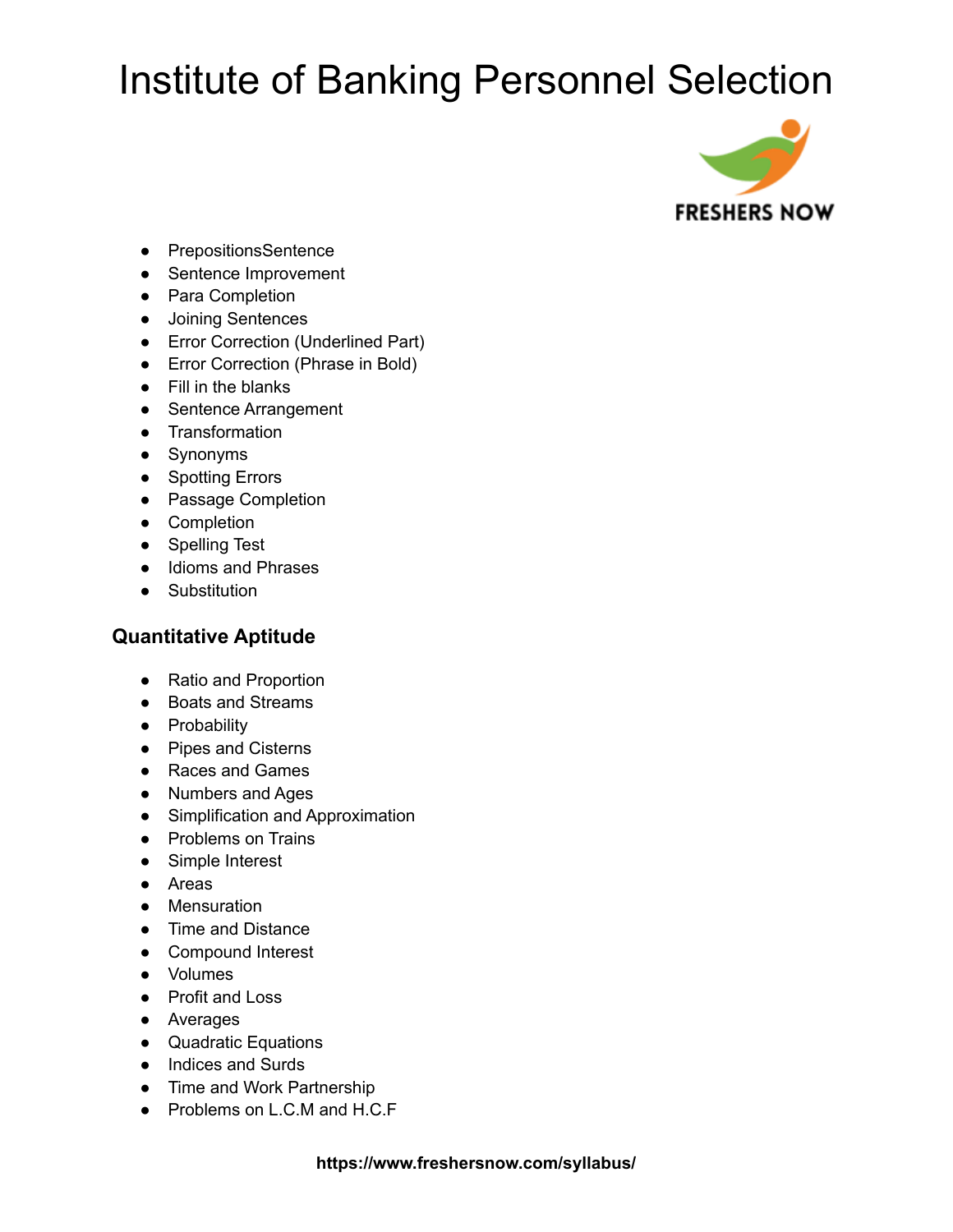

- Problems on Numbers
- Odd Man Out
- Mixtures and Allegations
- Percentages
- Simple Equations
- Permutations and Combinations

## **Professional Knowledge - Mains Exam Syllabus**

## **IT Officer**

- Computer Hardware
- Computer Software
- Operating System
- Database Management System
- Data Communication and Networking
- Operating System
- Software Engineering
- Data Structure
- Computer Organization and Microprocessor
- Object-Oriented Programming
- Microsoft Office
- Memory
- Keyboard Shortcuts
- Computer Abbreviation
- Internet
- Networking
- Computer Fundamentals/ Terminologies

### **Agricultural Field Officer**

- Agricultural Practices
- Soil resources
- Animal Husbandry
- Agroforestry
- Ecology
- Government Schemes
- Basics of Crop production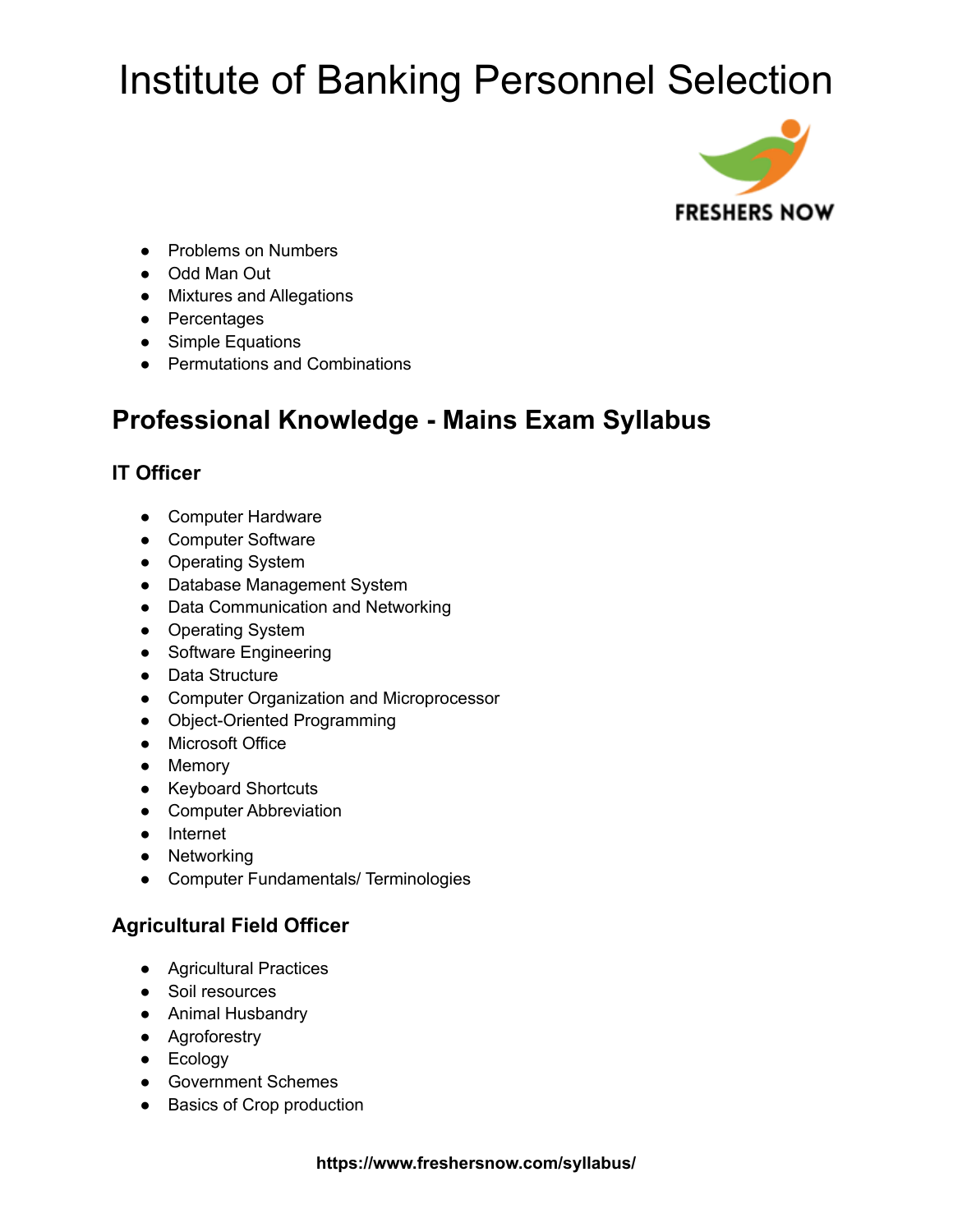

- Preservation of fruits and vegetables,
- Types of cropping system,
- Different plant diseases
- Irrigation
- Different agricultural practices
- Rural welfare activities
- Horticulture
- Seed Science
- Agronomy and Irrigation
- Agricultural Economics
- Important varieties,
- Herbicides and Pesticides

### **Law Officer**

- Bankers Book Evidence Act,
- DRT Act
- Banking Ombudsman Scheme
- Offenses and Penalties
- Law and Acts related to the banking sector like Contract Acts, Partnerships, Companies and Firm
- Consumer Protection Act
- Banking Regulation
- Compliance and Legal Aspects
- Negotiable instruments, securities, Foreign Exchange (Laws and Orders)
- Prevention of money laundering,
- Limitation Act
- Consumer Protection Act

### **HR/ Personnel Officer**

- Rewards and Recognition
- Performance Management and Appraisal
- Industrial Relations
- Business Policy and Strategic Analysis
- Grievance and Conflict Management
- Human Resource Development
- Transnational Analysis
- Business policy and strategic analysis

#### **https://www.freshersnow.com/syllabus/**